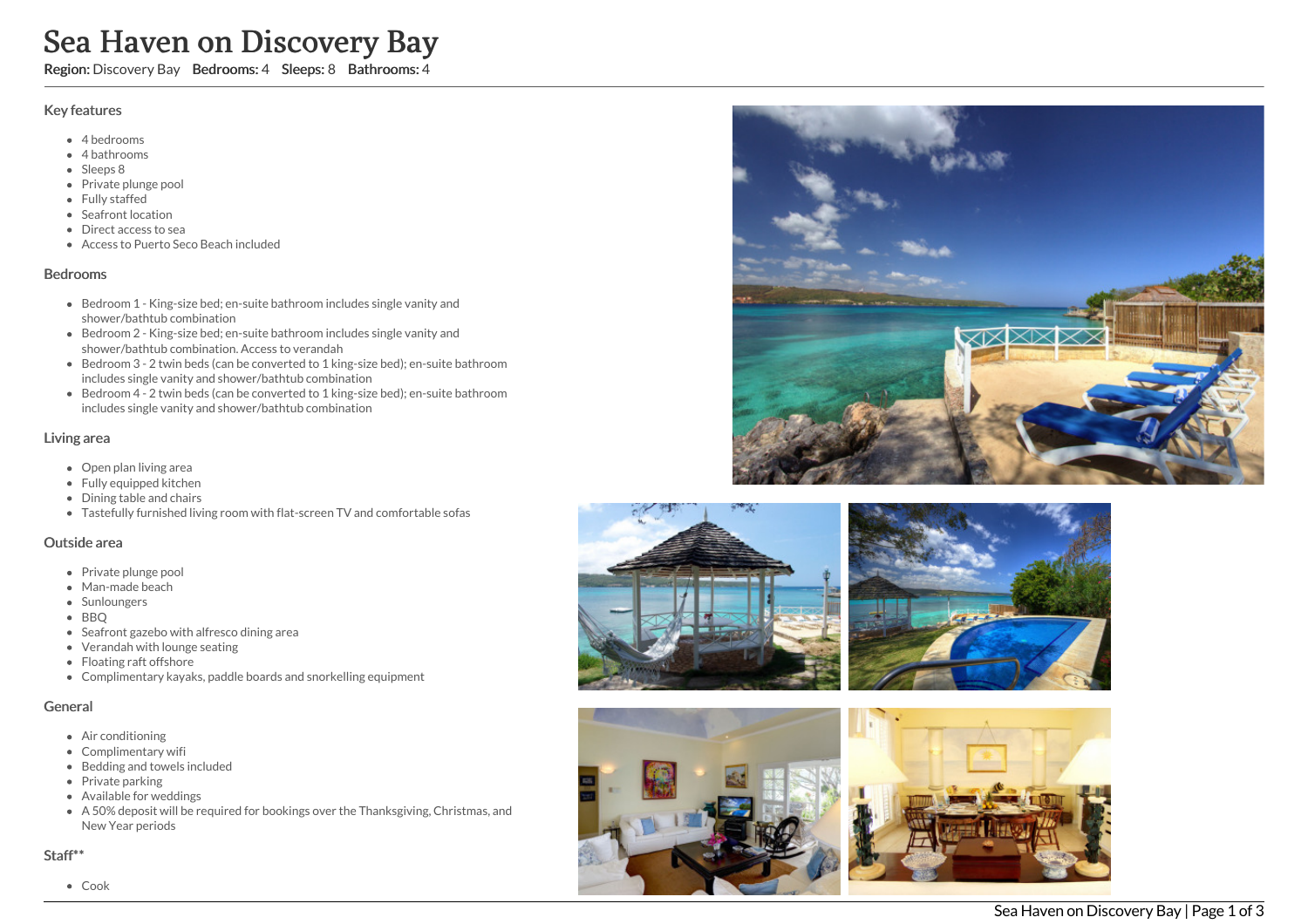- Housekeeper
- Assistant housekeeper
- Gardener

# Discovery Bay

Located on the Northern coast of Jamaica, Discovery Bay is a small town found in Saint Ann Parish, rich in history and full of breathtaking scenery. Believed to be the first landing site of Christopher Columbus when he arrived in Jamaica, this peaceful harbour town is now recognised for its family-friendly atmosphere, beautiful beaches and placid waters. Visitors to the area can enjoy the Puerto Seco Beach, which offers water sports rentals, or discover the nearby Green Grotto Caves or Columbus Park open-air museum. With lush tropical landscapes, white sand and turquoise waters, this stunning town is home to some of the most luxurious properties in Jamaica and with slightly less activities on offer compared to neighbouring destinations, Discovery Bay is the ideal location for a more relaxing and uncomplicated holiday.

\*\*Recommended staff gratuity at the end of your stay is 10% of the villa rental in High Season, 15% in Low Season, divided among your staff members in accordance with the Gratuity Guide you'll find in your Welcome Book at the villa. Plan to pay your grocery and gratuity monies in cash: US dollars or Jamaican dollars.